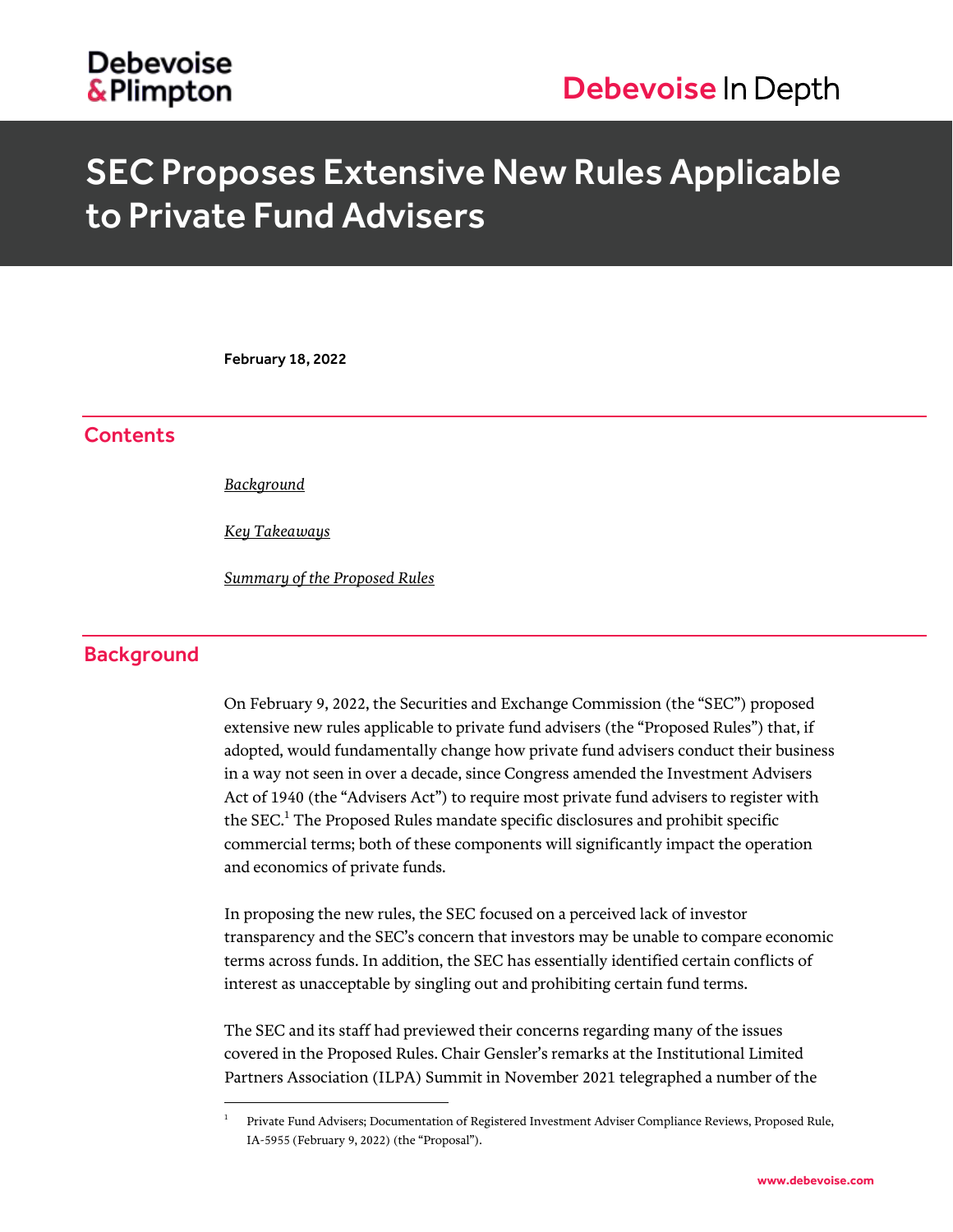proposals – focusing heavily on information transparency, performance metrics, side letters, and waivers or reductions of an adviser's fiduciary obligation.  $^2$  Indeed, many provisions of the Proposed Rules closely mirror positions that ILPA has championed over the years.  $^3$  Even before Chair Gensler was sworn in as Chair of the SEC, the staff of the Division of Examinations ("EXAMS") had identified a handful of the issues addressed in the Proposed Rules in its 2020 Risk Alert relating to private funds, including preferential liquidity rights, fund restructurings and stapled secondary transactions, allocation of fees and expenses among clients, and the disclosure of portfolio-level fees (with a specific reference to accelerated monitoring fees). <sup>4</sup> And, just the week before the Proposal was released, EXAMS issued another risk alert relevant to private funds,  $^5$  referenced in the Proposal for its guidance on hedge clauses.  $^6$ 

As we detail below, the prohibitions in the Rule Proposal, if adopted, will dramatically affect the private fund industry. And, if adopted as proposed, the prohibitions, which arguably are the most problematic elements of the Proposed Rules, will apply to all advisers to private funds, not only those registered with the SEC under the Advisers Act.

Set out below is a summary of our key takeaways from the Proposal and a summary of the Proposed Rules.

# <span id="page-1-0"></span>Key Takeaways

 $\overline{a}$ 

 The Proposed Rules represent a dramatic shift for the SEC, which has administered and enforced a largely disclosure-based regime applicable to private fund advisers and a significant change for Advisers Act rulemaking, which historically has favored principles-based regulation over prescriptive requirements. The SEC and its staff seem to be veering away from the long-agreed position, reflected as recently as 2019,  $^7$  that a disclosure-based regime is appropriate in the private funds space, in which it

<sup>2</sup> Prepared Remarks At the Institutional Limited Partners Association Summit, SEC Chair Gary Gensler, November 10, 2021 (*available at* [https://www.sec.gov/news/speech/gensler-ilpa-20211110\)](https://www.sec.gov/news/speech/gensler-ilpa-20211110)

<sup>3</sup> See e.g., ILPA Principles 3.0, *Institutional Limited Partners Association* (2019) (*available at* [https://ilpa.org/wp](https://ilpa.org/wp-content/flash/ILPA%20Principles%203.0/?page=1)[content/flash/ILPA%20Principles%203.0/?page=1\)](https://ilpa.org/wp-content/flash/ILPA%20Principles%203.0/?page=1).

<sup>4</sup> Office of Compliance Inspections and Examinations ("OCIE") National Examination Program Risk Alert: Observations from Examinations of Investment Advisers Managing Private Funds (June 23, 2020) *available at*  [https://www.sec.gov/files/Private%20Fund%20Risk%20Alert\\_0.pdf](https://www.sec.gov/files/Private%20Fund%20Risk%20Alert_0.pdf)*.* OCIE was renamed the Division of Examinations ("EXAMS") in December 2020.

<sup>5</sup> EXAMS National Examination Program Risk Alert: Observations from Examinations of Private Fund Advisers (Jan 27. 2022) *available at* [https://www.sec.gov/files/private-fund-risk-alert-pt-2.pdf.](https://www.sec.gov/files/private-fund-risk-alert-pt-2.pdf)

<sup>6</sup> See e.g. Proposal at note 16. This risk alert suggests that EXAMS is further increasing its focus on hedge clauses.

<sup>7</sup> See, e.g., Commission Interpretation Regarding Standard of Conduct for Investment Advisers, Investment Advisers Act Release No. 5248 (June 5, 2019) [84 FR 33669 (July 12, 2019)] ("2019 Fiduciary Duty Interpretation")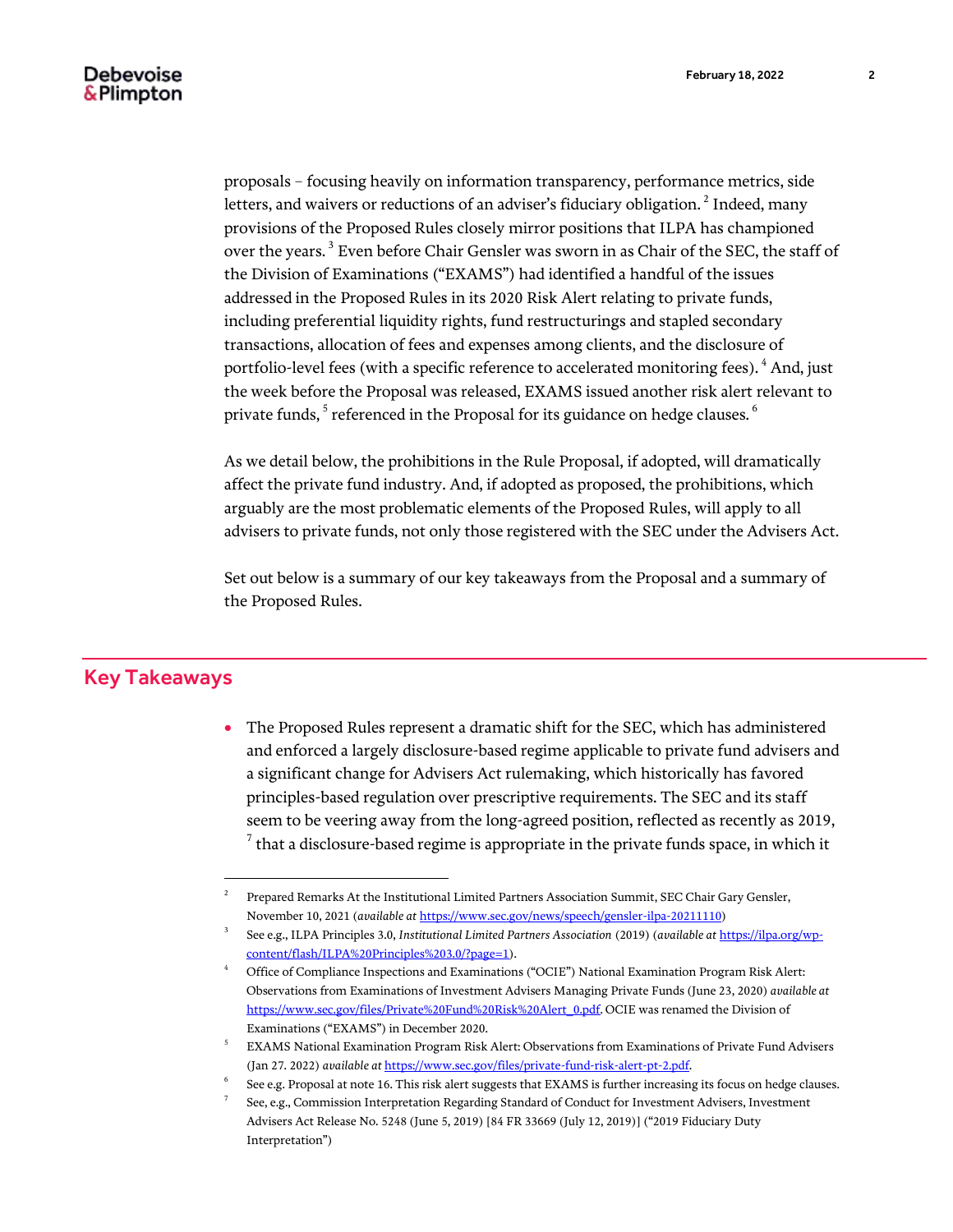is customary for sophisticated parties to heavily negotiate market terms in private transactions.

- The Proposed Rules also represent an attack by the SEC on the treatment of private funds under the Investment Company Act of 1940 (the "1940 Act"), which exempts private funds (and their investment advisers and other affiliates of a private fund) from the very type of disclosure and conduct-based regulation that is the subject of the Proposed Rules. The Proposed Rules thus appear to be inconsistent with the 1940 Act's treatment of private funds as exempt from such type of regulation.
- As was pointed out by Commissioner Peirce in her dissenting statement, the Proposed Rules effectively blur the line between retail investors, whom Congress and the SEC for decades have recognized as requiring all of the protections of the federal securities laws, and sophisticated investors, who as a class have been recognized by Congress and the SEC as not requiring the same protections. It necessarily follows, as noted by Commissioner Peirce, that retail investors, armed with the type of information and substantive protections that the Proposed Rules would provide, will be in a position to invest directly in private funds, a positon the current SEC has been unwilling to recognize.
- Notably, the Proposed Rules prohibit tax related carveouts from GP clawback provisions, and would prevent advisers from seeking certain indemnities from funds, thus imposing a higher standard of care. These elements of the Proposed Rules in particular have the potential to cause a shift in preference away from traditional private funds, in favor of pledge funds and single-asset structures.
- Due to the absence of any grandfathering provisions in the Proposed Rules, their requirements will seemingly apply to all private funds on the date the Proposed Rules come into effect. Given the far-reaching impact of the Proposed Rules, a large number of fund advisers may find that their existing negotiated agreements may not be compliant at that time. Among other things, this may cause advisers to terminate existing funds early and raise new funds with compliant terms, increased costs, and re-negotiated side letters. The resulting disruption in the markets could also significantly impact the dry powder available and the management of existing investments and co-investments, and could severely diminish investor returns and affect the operations of portfolio companies.
- In our view, private fund advisers are likely to consider increasing management fees to cover the costs of the Proposed Rules as they apply to private funds, and we expect that overall fund expenses could increase due to increased insurance, compliance, and reporting costs (e.g. audit expenses and quarterly reporting expenses).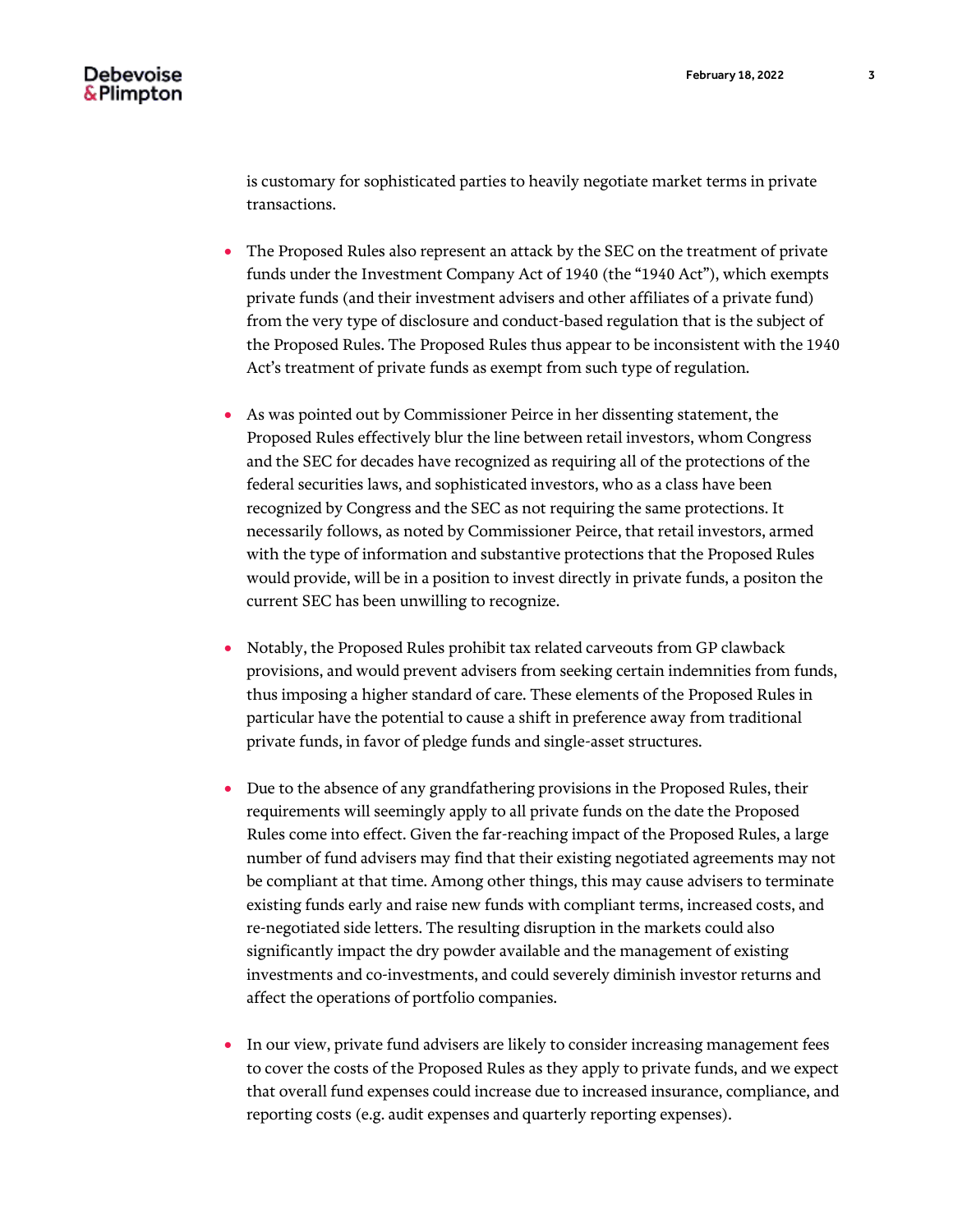- Due to the prohibition on certain preferential side letter terms, anchor and strategic investors may actually see their leverage diminished. Participating in an initial closing or backing a new adviser's first fund may become less appealing for investors.
- Similar to the uptick in examination and enforcement activity in the years following the passage of the Dodd-Frank Act, private fund advisers should expect heightened examination and enforcement activity from the SEC's Division of Examinations and the Division of Enforcement, and should be prepared to demonstrate compliance with the Proposed Rules upon their effectiveness. The adjustment to the standard of care, as further discussed below, will likewise increase the chance that examiners will be able to more easily assert regulatory deficiencies.

The SEC is accepting comments until the later of April 11, 2022 or 30 days from the date the proposal is published in the Federal Register.

## <span id="page-3-0"></span>Summary of the Proposed Rules

The Proposed Rules would prohibit various economic arrangements that have come to be market standard across a large spectrum of the private funds and would impose new reporting and disclosure requirements on private fund advisers. While some rules will apply only to registered investment advisers, others will apply to all advisers to private funds (including exempt reporting advisers such as venture capital fund advisers).

#### PROHIBITED ACTIVITIES

These prohibitions apply to *all advisers to private funds*, including those exempt from registration.

- **Prohibition on certain indemnities**: The Proposed Rules prohibit advisers from seeking indemnification or otherwise limiting the adviser's liability for its breach of fiduciary duty, willful misfeasance, bad faith, negligence, or recklessness in providing services to the private fund.
	- o *Note*: If adopted, this provision could hinder a fund sponsor's (the general partner, or "GP") ability to engage in the day-to-day decision making that is necessary for funds to perform and for investors to realize returns. Fund investors (limited partners, or "LPs") invest in funds because they rely on an adviser's expertise and discretion. Both GPs and LPs expect that LPs will generally be passive investors. While it is true that private fund investments are inherently risky, investments in private funds are typically limited to sophisticated investors that can fully assess the potential risks of their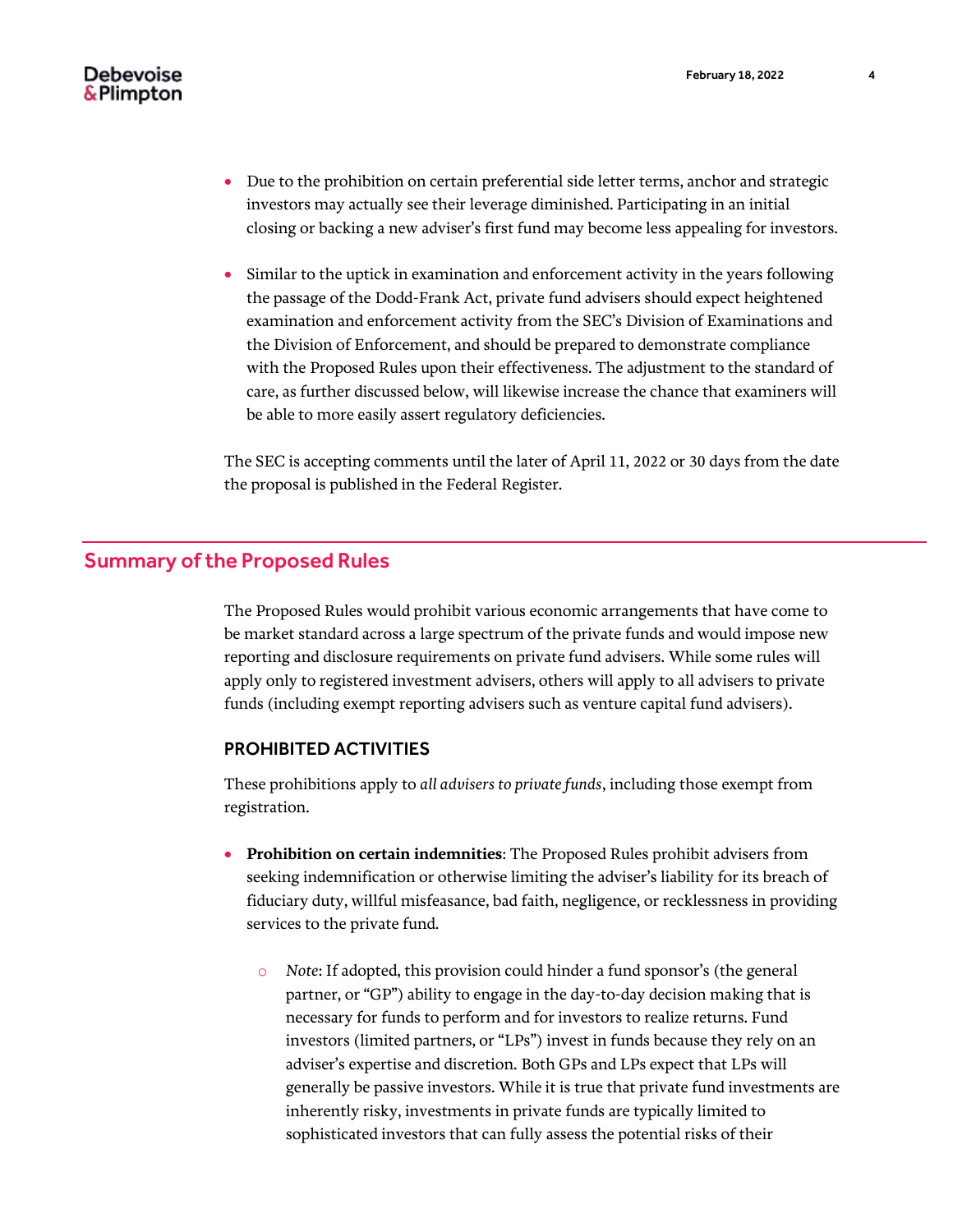investment and can afford to bear such risk. The Proposed Rules heighten the potential for adviser liability for business judgments made in good faith that would have otherwise been protected (similar to the concept of the "business judgment rule," as applicable to boards of directors). This proposal is likely to drastically increase insurance expenses and management fees for investors across the private fund market.

- **Restrictions on GP clawbacks**: An adviser may not reduce the amount of a GP clawback by taxes (hypothetical or otherwise). Most private equity fund distributions are subject to a GP clawback to correct excess distributions of carried interest to the GP. GPs would be prohibited from reducing distributions clawed back by funds by taxes paid or deemed paid by the GP (or its principals).
	- o *Note*: This proposal could change the way that carried interest is charged by pushing GPs to delay making distributions to reduce the risk of excess clawbacks. A delayed distribution of carried interest could lead to a restructuring of fund economics to avoid a clawback altogether. This would likely yield higher management fee compensation during the life of the fund, and higher ultimate carried interests. It could also lead to the reduction or elimination of fee-free and carry-free co-investment vehicles.
- **Prohibition on certain fees and expenses**: An adviser may not charge for certain fees and expenses, including those associated with: services not provided, the Adviser's regulatory or compliance matters, or examinations and investigations. The prohibitions include:
	- o Charging portfolio companies for services not provided or not reasonably expected to be provided (e.g., accelerated monitoring fees).
	- o Charging the fund for fees or expenses related to an examination or investigation of the adviser or any regulatory or compliance fees or expenses of the adviser or its related persons. It is unclear to what extent investigations or examinations relating to a fund's investment activity would be deemed related to the fund, and therefore chargeable to the fund.
- **Prohibition on non-pro rata cost allocations**: An adviser may not charge fees or expenses related to portfolio investments on a non-pro rata basis among clients.
	- o *Note*: This will require the allocation of broken-deal expenses to clients on a pro rata basis and, specifically, will require pro rata allocation of expenses among any co-investment vehicles and funds participating in an investment. Currently, fund advisers often exempt co-investment vehicles from certain expenses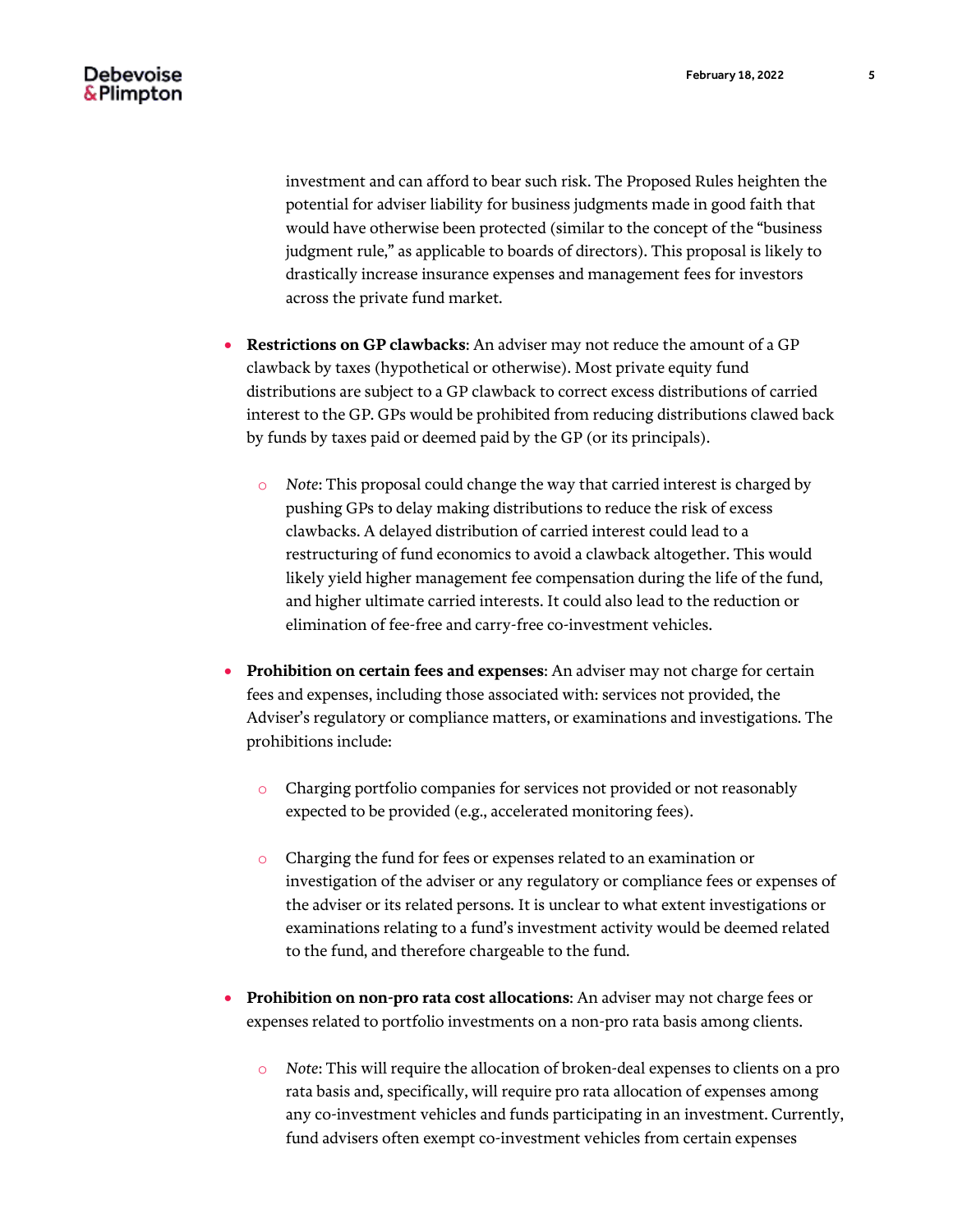(particularly broken-deal expenses) in return for bringing additional capital to an investment. Fund disclosure puts fund investors on notice that the fund may pay all or a higher pro rata share of fees and expenses associated with an investment in light of the importance of co-investment vehicles to certain investments. A shift in this cost structure may limit the available of co-invest capital for GPs, as it is likely to reduce certainty regarding investments that require additional capital from a co-investment vehicle.

- **Prohibition on borrowings from private funds:** The Proposed Rules also prohibit advisers from borrowing or receiving an extension of credit from a private fund client.
	- o *Note*: There is an opportunity through the comment process to provide examples of borrowing or extensions of credit that should not be subject to the prohibition, provided that governance and protections exist (such as advance disclosure and investor consent).

#### PROHIBITIONS ON PREFERENTIAL TREATMENT (SIDE LETTER TERMS)

These prohibitions apply to all advisers to private funds, including those exempt from registration.

- **Certain Preferential Terms Prohibited:** Prohibits all private fund advisers from providing preferential terms to certain investors regarding redemptions from the fund or information about portfolio holdings or exposures.
	- o *Note*: If adopted, this will prohibit preferred information rights. The prohibition on preferential redemption rights is unlikely to impact private equity fund advisers as significantly as it will affect hedge fund advisers.
- **Side Letter Disclosure Requirement:** Prohibits all private fund advisers from providing other preferential treatment unless disclosed to current and prospective investors. Specific terms (e.g., the exact reduced fee rate agreed with another investor) must be disclosed, but investor information may be redacted.
	- o *Note*: Differential reporting is often driven by investor-specific requirements and state or local laws. Institutional LPs in particular are themselves often subject to specific reporting requirements, which necessitate the receipt of custom reports from the private funds they are invested in.

#### REQUIREMENTS APPLICABLE TO ADVISER-LED SECONDARIES

These requirements apply *only to registered investment advisers* that advise private funds.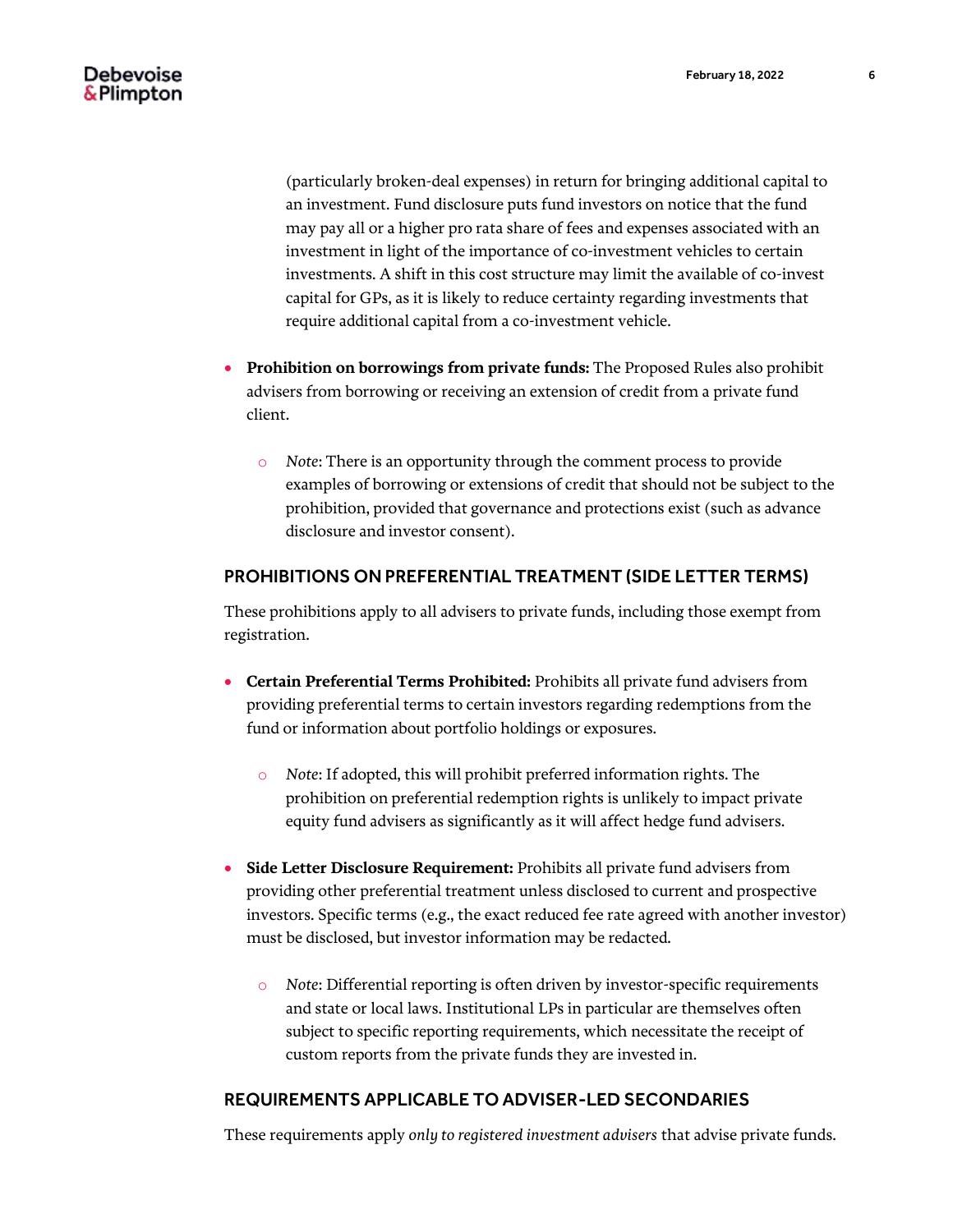- **Fairness Opinion:** Requires advisers to obtain and distribute to investors a fairness opinion from an independent opinion provider before closing on an investment in an adviser-led secondary transaction.
	- o *Note*: A fairness opinion will increase investor expenses associated with the transaction. As demonstrated in the Proposed Rules and the Form PF proposal from earlier this year,  $^8$  the SEC appears to believe that adviser-led secondary transactions present significant risk to investors, whereas in practice advisers often initiate these transactions solely for the benefit of investors. Indeed, there are very few published SEC enforcement actions dealing with adviser-led secondary transactions.
- **Material Business Relationships:** Requires advisers to prepare and distribute a written summary to investors of material business relationships between the adviser and the opinion provider in the last two years before closing.
	- o *Note*: What constitutes a "material business relationship" is likely to be a point of contention given the lack of clarity in the Proposal.

#### QUARTERLY STATEMENTS

 $\overline{a}$ 

These requirements *apply only to registered investment advisers* that advise private funds.

- **Quarterly Statement Requirement:** Requires private fund advisers registered with the SEC to provide fund investors with quarterly statements detailing information about the private fund's performance, fees, and expenses. Information must be distributed within 45 days after each quarter end. Quarterly statements must include the fund table, the portfolio investment table, and performance information, as follows:
- **The Fund Table – Information at the Fund Level:**
	- All information must be presented before and after offsets, rebates, and waivers.
	- o A detailed accounting of all compensation and fees allocated or paid to the investment adviser by the fund, with separate line items for management, advisory, sub-advisory, performance-based compensation, and other relevant categories.

<sup>8</sup> Amendments to Form PF to Require Current Reporting and Amend Reporting Requirements for Large Private Equity Advisers and Large Liquidity Fund Advisers; Proposed Rule; IA-5950 (January 26, 2022).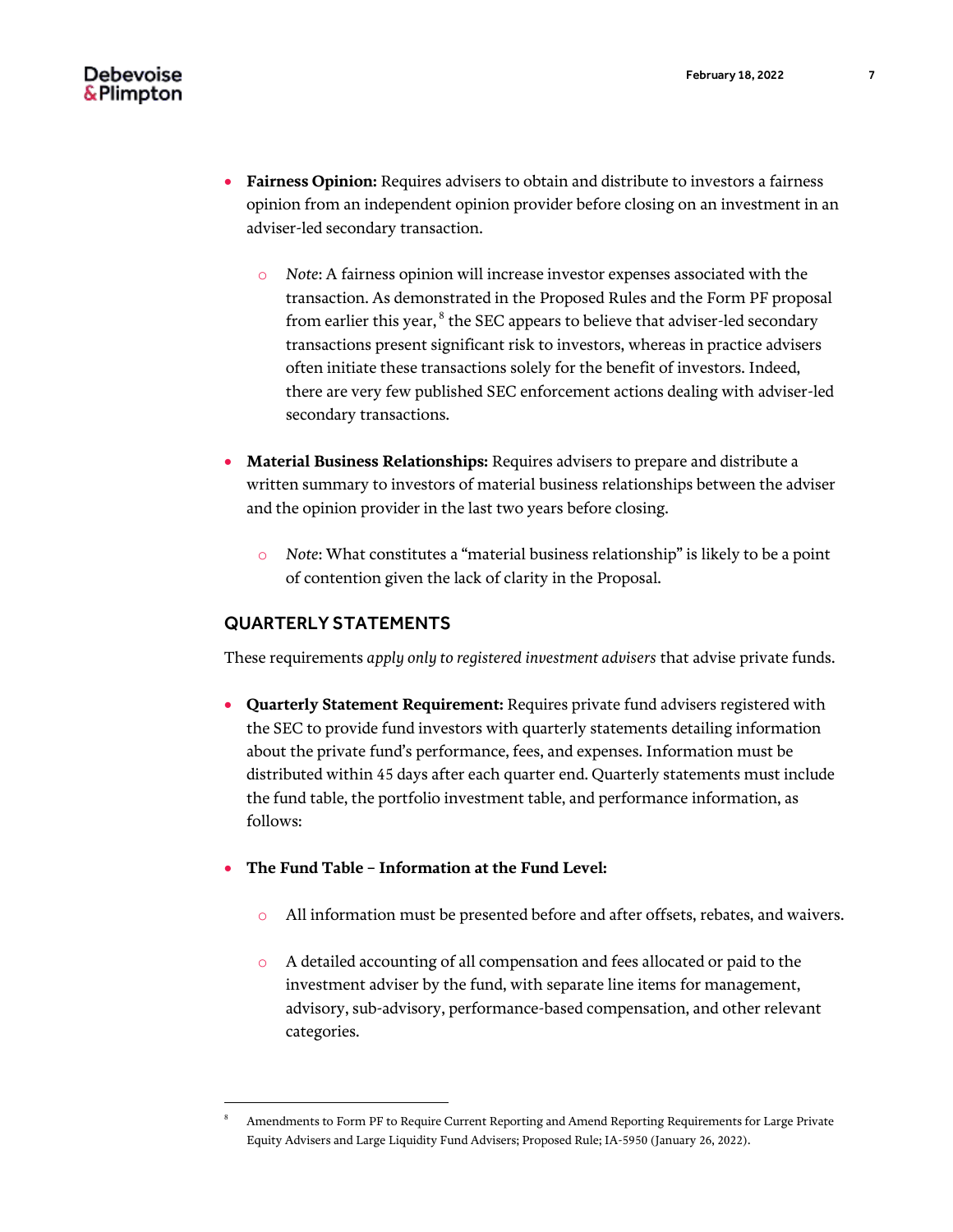- o A detailed accounting of all fees and expenses paid by the fund to any party with separate line items for organizational, accounting, legal, administration, audit, tax, due diligence, travel fees and expenses, and other relevant categories.
- o The amount of any offsets or rebates carried forward by the adviser during the reporting period to subsequent periods that will reduce future payments or allocations to the adviser.
- **The Portfolio Investment Table – Information at the Portfolio Company Level:**
	- o Disclose information about portfolio investments that allocated/paid compensation to the adviser (e.g., origination fees, management fees, consulting fees, monitoring fees, transaction fees, director fees, advisory fees and any compensation).
	- o A detailed accounting of all compensation allocated or paid to the adviser with a separate line item for each category, presented both before and after the application of offsets, rebates, or waivers.
	- o The fund's ownership percentage of the relevant portfolio investment as of the end of the reporting period.

#### **Performance Reporting:**

- o Liquid funds: the quarterly statement must provide annual net total returns since inception, average annual net total returns over prescribed time periods, and quarterly net total returns for the current calendar year.
- o Illiquid funds: the quarterly statement must provide the gross and net internal rate of return and gross and net multiple of invested capital for the illiquid fund to capture performance from the fund's inception through the end of the current calendar quarter.

#### ANNUAL AUDIT

These requirements *apply only* to registered investment advisers that advise private funds.

**• Annual Audit from an Independent Public Accountant: Requires private fund** advisers registered with the SEC to distribute audited financial statements annually and upon liquidation. Audits must generally be conducted in accordance with U.S. GAAS, and financial statements must be presented in accordance with U.S. GAAP,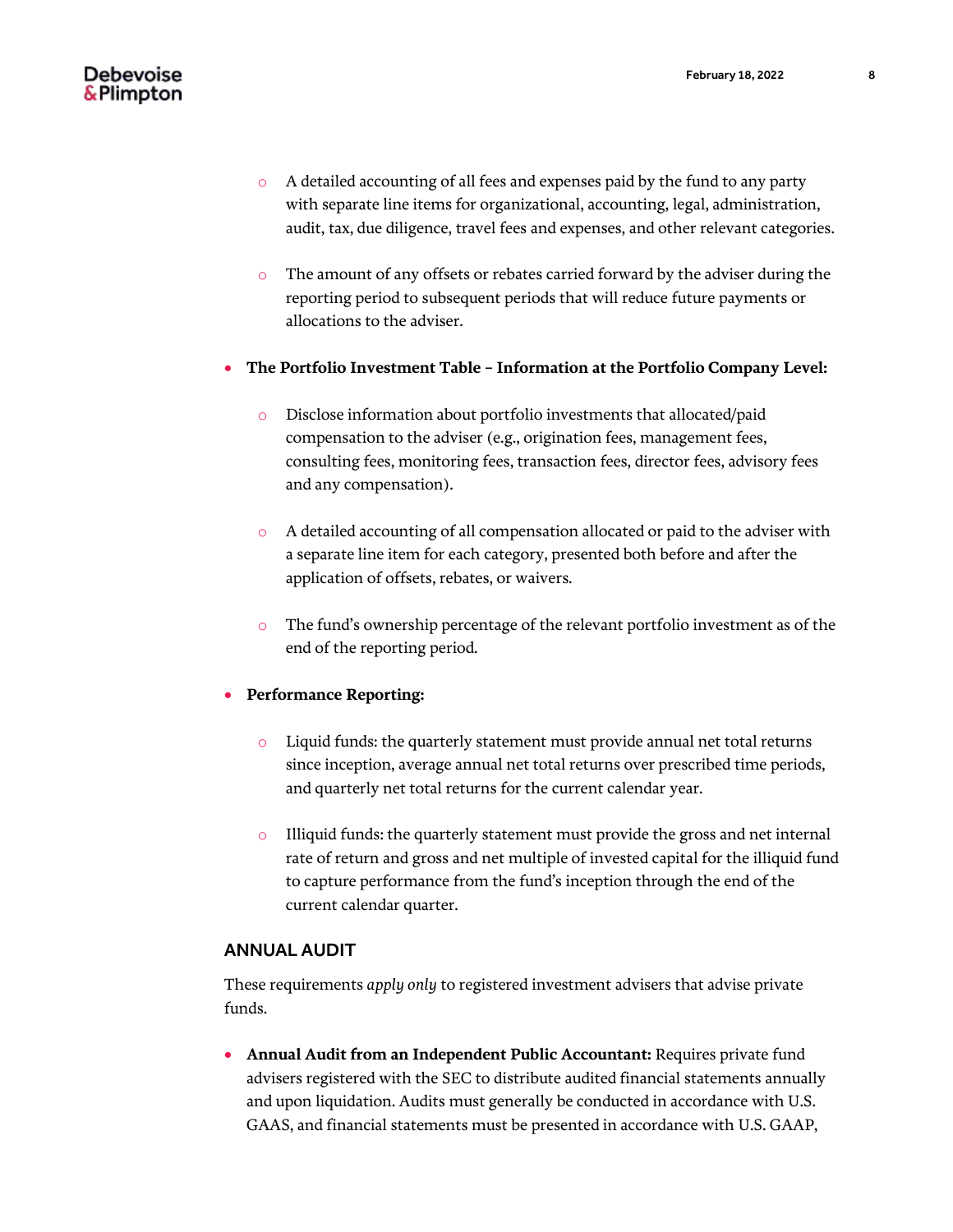although non-U.S. funds (or funds with non-U.S. advisers/GPs) may have financial statements prepared in accordance with other accounting standards so long as they are sufficiently similar to U.S. GAAP and include reconciliation to U.S. GAAP. Similar to the requirements of the Custody Rule's audit exemption, the auditor must be registered with the PCAOB and subject to inspection. The increased demand for auditors with appropriate credentials may increase demand and thereby increase fund expenses.

- **Written Agreement:** Advisers must enter into a written agreement with the independent public accountant conducting the audit, pursuant to which, the auditor shall notify the SEC if it issues an audit report that contains a modified opinion or upon termination/dismissal/resignation/removal from consideration for being reappointed.
	- o *Note*: The impact of this rule will likely vary between private funds, as many already undergo annual audits required under other provisions of the Advisers Act (the so-called "Custody Rule"). However, it is unclear whether certain special purpose vehicles and co-invest vehicles that do not obtain custody audits could still be subject to this requirement.

#### **COMPLIANCE**

- **Annual Compliance Review Documented in Writing:** The Proposed Rules would require registered investment advisers' annual compliance reviews to be documented in writing. The Commission recognized in the Proposal that advisers often claim attorney-client privilege over records documenting annual compliance reviews conducted in accordance with Rule 206(4)-7 of the Advisers Act. The Commission expressed the view that documentation of the annual review required under the Proposal would not be subject to attorney-client privilege, the work-product doctrine, or other similar protections and thus must be produced to EXAMS staff without unnecessary delay.<sup>9</sup>
- **Cybersecurity Rule Proposal:** The SEC separately proposed rules applicable to cybersecurity compliance for registered investment advisers, which would include a requirement to confidentially report certain cybersecurity events to the SEC. For more information, see our Four Takeaways from the [SEC's Proposed Cybersecurity](https://www.debevoise.com/insights/publications/2022/02/four-takeaways-from-the-secs-proposed)  [Rules.](https://www.debevoise.com/insights/publications/2022/02/four-takeaways-from-the-secs-proposed)

 $\overline{a}$ 

<sup>9</sup> See Proposal at note 214.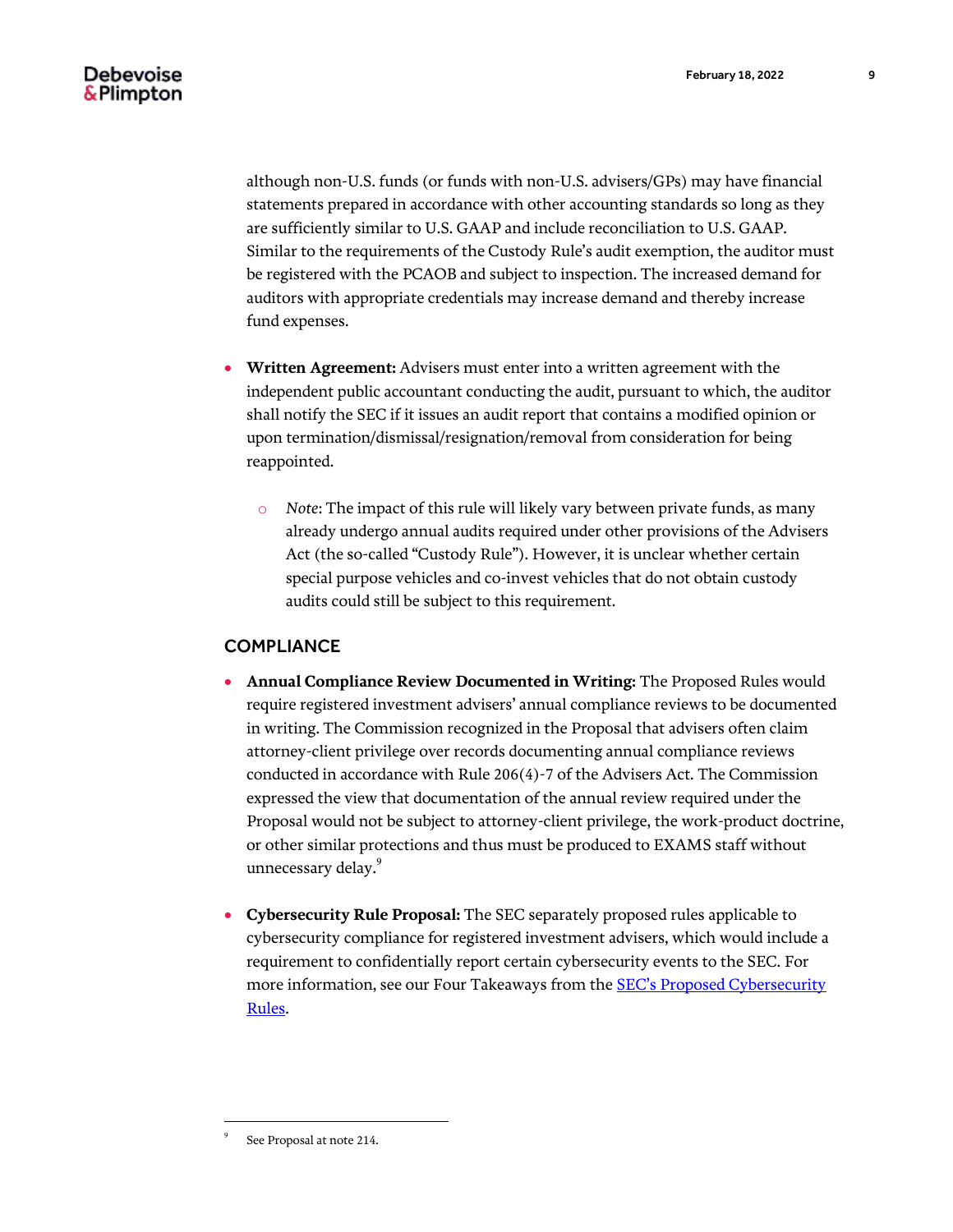## **Conclusion**

The SEC is accepting comments until the later of April 11, 2022 or 30 days from the date that the proposal is published in the Federal Register. Many of the comment requests in the Proposing Release suggest that, while there may be some flexibility in the final version of the rules, the SEC is open to considering even more stringent requirements and prohibitions for the final rules.

We expect that the Proposed Rules will garner several comment responses and significant industry engagement with the SEC. We encourage members in the industry to consider how the Proposed Rules may affect their commercial and compliance operations, given the potential of the Proposal to radically change longstanding commercially accepted terms.

\* \* \*

Please do not hesitate to contact us with any questions.



Jonathan Adler jadler@debevoise.com



Julie M. Riewe jriewe@debevoise.com



Robert B. Kaplan rbkaplan@debevoise.com



Rebecca F. Silberstein rfsilberstein@debevoise.com



Marc Ponchione mponchione@debevoise.com



[Kristin Snyder](https://www.debevoise.com/news/2022/02/debevoise-to-add-sec-veteran-kristin)



Justin Storms jstorms@debevoise.com



Sheena Paul spaul@debevoise.com



Natalia Pszenny npszenny@debevoise.com